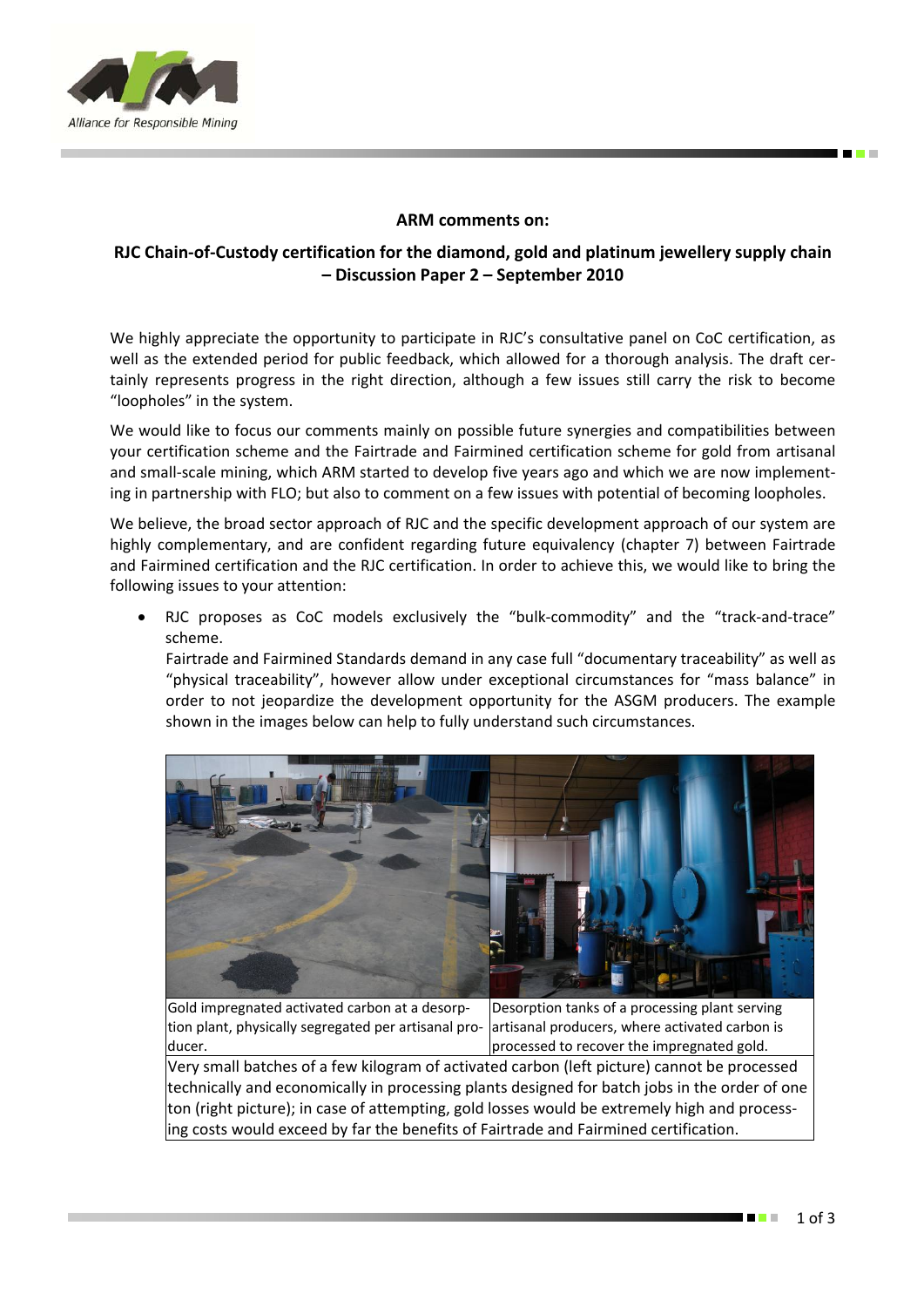The decision among our stakeholders to allow for such exemptions from full physical segregation was not an easy one. However, we consider the consensus reached as the right decision for achieving our development goal, and are very confident that consumers will understand this (as they also understand this for other Fairtrade products).

We are also confident about a shared vision between ARM and RJC about a fair contribution of mineral raw materials extraction to local development. We therefore wish to approach RJC with the request to allow in equivalent standards for exemption from full physical segregation, if such exemption is justified by their development goal. This would not affect RJC compatible prove‐ nance claims, as for example "Fairtrade and Fairmined Gold", if these apply.

• On page 9, under "b) Auditor Accreditation and Verification", the draft indicates: "*To become CoC certified, the company's internal systems would have to be audited by an RJC accredited, independent third party auditor …*", and

on page 9, first bullet point of chapter 5, the draft indicates:

"All entities in the supply chain for the jewellery product are Chain-of-Custody certified and are *Members of the RJC (or participants in equivalent systems for responsible business practices)*" From our point of view, the equivalency of Standards should not only substitute membership of the RJC, but allow for recognition of certification status. In case of equivalency, ASGM producers already certified against the Fairtrade and Fairmined Standard should not be required a second audit by an RJC auditor.

• On page 12 chapter 7, the draft indicates:

*"The RJC will establish a formal and transparent process of review, including public comment pe‐ riods, to judge equivalency."* 

The procedure of a formal and transparent review process is welcome. The draft does not yet specify the composition of the review team, and how such a review is initiated and performed: at initiative of RJC or at request of the equivalent certification system?

We are confident about RJC's intents to establish this review process under a rights based approach, including the "right" to request evaluation of equivalency and by considering an appeals mechanism if such equivalency is not granted.

Apart of the above issues, which are of direct interest to ARM and its Fairtrade and Fairmined certification scheme, we would like to contribute with comments on "*Minor components*" (page 8 and Standards chapter 13), as well as on "Outsourcing" (Standards chapter 12):

The approach to allow for exemptions for minor components is – from a pragmatic point of view – an important element for start‐up. It is unrealistic to expect all components to be available from the outset. The composite rules of the Fairtrade and Fairmined Standard contain for similar reasons similar exemptions.

Our advice would be to limit the allowance for 5% (or any percentage deemed appropriate) not to "*5% of the value of a jewellery product*" but to 5% of each component's value (gold, dia‐ monds). Otherwise, in an example like table 3 (US\$ 10,200 diamond ring), all precious metals might qualify for exemption … which is surely not RJC's intention.

The requirements for outsourcing processing or manufacturing to contractors are in principle suitable to assure the integrity of the chain of custody in terms of materials' ownership, but might be insufficient to provide consumers with the level of assurance and confidence which RJC aims for. Outsourcing to contractors starts at the mine site (operators handling ore) and occurs throughout the entire supply chain up to the final point of sale. In principle almost the entire process from mine to market can be outsourced.

For the credibility of a future RJC label, article 4.3 of the current Code of Practices, which re‐ quires that "*Members will use their best endeavours, commensurate with their ability to influ‐ ence, to promote responsible business practices among their Business Partners*", by commensu‐